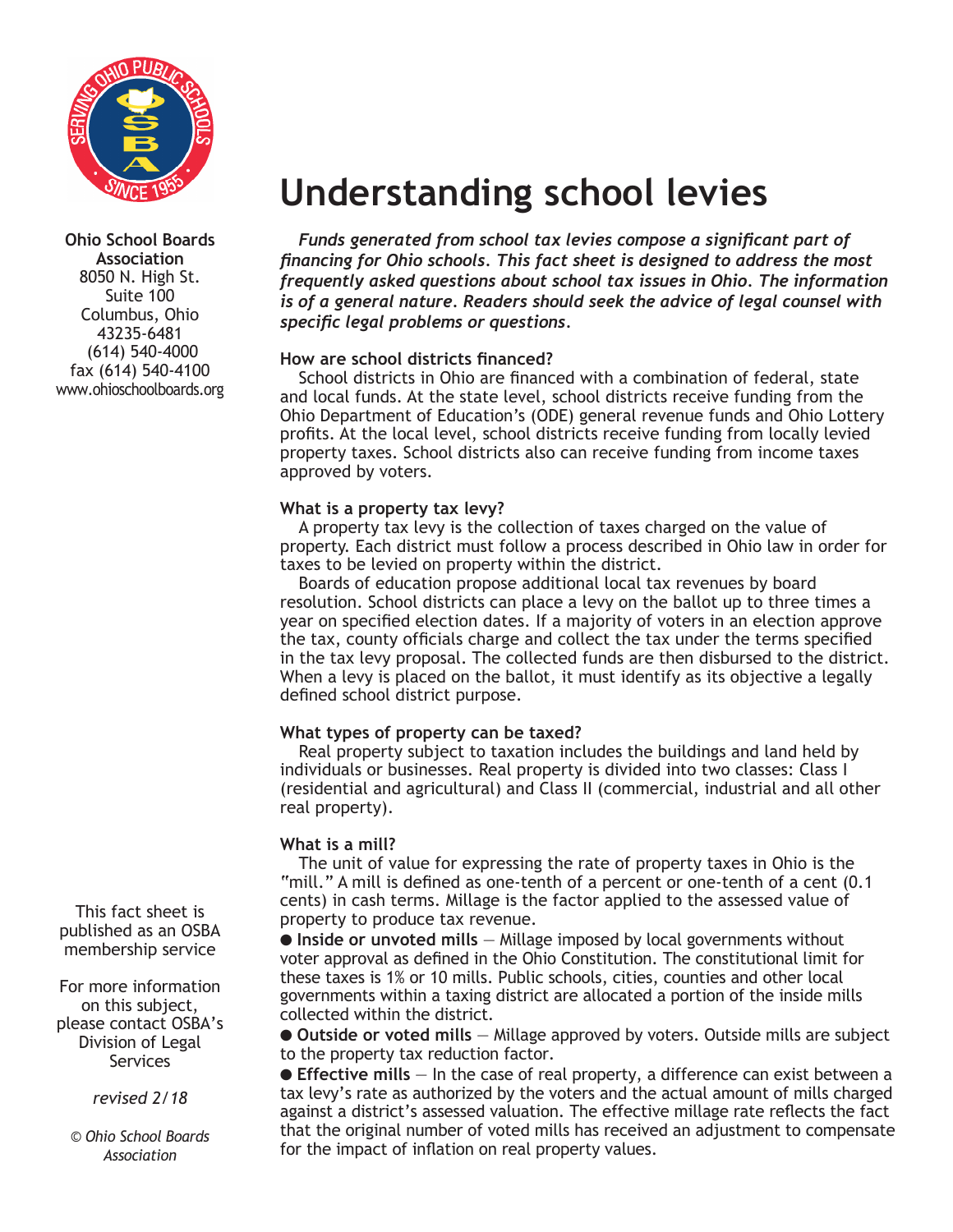#### **What is the House Bill 920 factor?**

In 1976, the Ohio General Assembly passed House Bill (HB) 920, which reduces the taxes charged by a voted levy to offset increases in the value of real property. This is called the property tax reduction factor or HB 920 factor. The reduction factor applies to both Class I and Class II real property. This means the amount of outside millage taxes collected on property will not exceed the amount collected at the property's value in the first year the taxes were collected. Although property values may increase while the levy is in effect, the amount of taxes collected on those properties do not increase. The reduced rate at which taxes are collected is termed the "effective" millage.

#### **What are the permissible uses for tax levies?**

Permissible uses depend on the type of levy. Among the permissible uses are: operating expenses; general ongoing improvements; recreational purposes; specific permanent improvements and/ or classes of improvements; community or cultural centers; school safety and security; purchase of educational technology; and debt service for bonds issued for school construction.

**What are the common types of school tax levies?**

 $\bullet$  General levy  $-$  A property tax used for any school district purpose but primarily for either operating expenses or permanent improvement funding. General levies used to provide operating funds are commonly known as operating levies, while those used for permanent improvements can be known as permanent improvement or PI levies. Boards of education propose levies as a specific dollar amount of new revenue. That proposal is reviewed by the county auditor, who determines the actual millage necessary to produce the dollar amount. The levy, once approved by voters, is subject to the tax reduction factor.

 $\bullet$  **Emergency levy**  $-$  A property tax that serves as a limited operating levy (maximum of 10 years) proposed for a specific dollar amount. Because the dollar amount of taxes charged by the levy must stay constant, the millage rate increases or decreases as property values change. (Note: The millage of a general levy proposed for a specific dollar amount cannot be raised beyond the voted amount, while the millage of an emergency levy can.) Emergency levies may be renewed for the dollar amount originally requested.

● **Bond levy or bond issue** – A property tax levy used to provide a school district with local revenue for construction purposes. The county auditor determines the rate of a bond levy needed each year to service the principal and interest owed on the amount of bonded debt approved by voters when they approved the bond levy. Bond levies remain in place until the

debt (principal and interest) is fully paid, typically 20 or more years.

 $\bullet$  **Dual-purpose levy**  $-$  A single ballot issue for a PI levy or bond issue combined with an operating levy. The issue may be continuing or limited. A PI/operating levy may be either a property tax or a school district income tax, but a bond/operating levy must be a property tax. The school board, at the time it seeks the ballot issue, must state how much of the tax levy will be used for each purpose.

 $\bullet$  County financing district levy  $-$  A property tax levy proposed by an educational service center for the support of a specific program or purpose (such as special education). If approved, the tax is levied on all participating districts in the county. These also may be limited or continuing levies. A county financing district levy may be packaged with a millage reduction for residents of participating districts.

 $\bullet$  **Incremental levy**  $-$  A property tax phased in for the full amount of the millage increase. It also is commonly known as a phased-in levy. It is a limited levy, with a maximum term of 10 years. Unlike an operating levy, an incremental levy imposes additional millage on a regular schedule throughout the life of the levy. The advantage is that the increments are imposed as the full voted millage, not as effective millage, meaning there is a limited amount of growth allowed in the levy. Up to five changes may be proposed during the levy's life. The changes may be implemented as a dollar amount, millage rate change or change in the percentage of the millage imposed.  $\bullet$  Growth levy  $-$  A property tax levy that is designed to compensate for reductions in state funding caused by appreciation in real estate values. The growth cannot exceed 4% per year. Since the property value increase is phased in over three years, the amount that can be raised by the levy is only based on onethird of the total increase in value. For example, if a district passes the levy and assesses property values for existing property increase from \$100 million to \$115 million, the levy generates an additional \$115,000 (23 mills times one-third of the increase of \$15 million, which equals one mill of tax). In the second year of the levy, the revenue raised cannot exceed \$119,600 (an increase of 4% over the amount collected in the preceding year, providing an additional 0.04 mills).